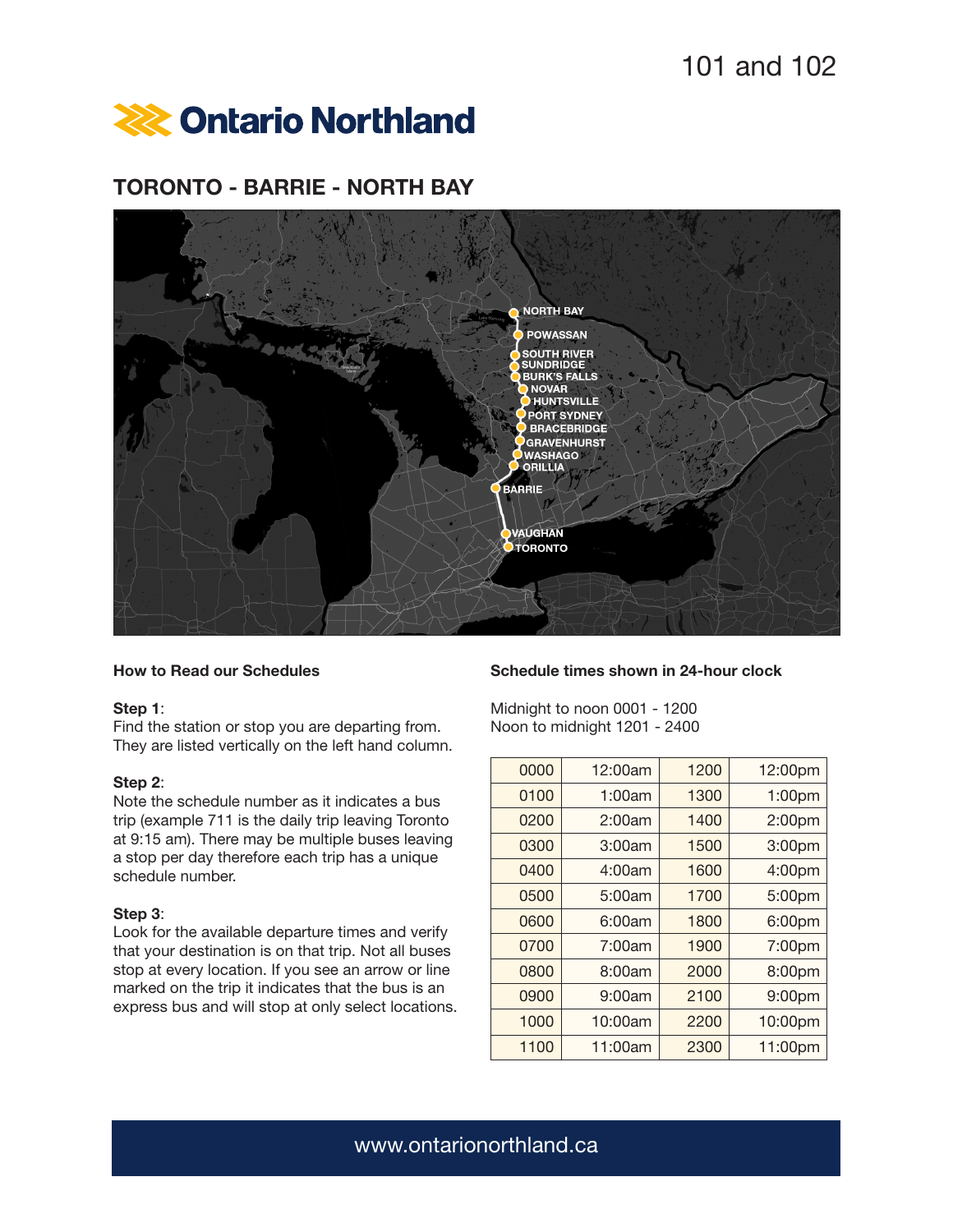| <b>SCHEDULE #/N° D'HORAIRE 101</b>                                                                                              |    |                         |                    |                  |                          |                          |                          |                          |  |  |
|---------------------------------------------------------------------------------------------------------------------------------|----|-------------------------|--------------------|------------------|--------------------------|--------------------------|--------------------------|--------------------------|--|--|
| Northbound / Vers le nord                                                                                                       |    |                         |                    |                  |                          |                          |                          |                          |  |  |
| <b>TORONTO&gt;BARRIE&gt;NORTH BAY</b>                                                                                           |    |                         |                    |                  |                          |                          |                          |                          |  |  |
| Effective: February 27, 2022                                                                                                    |    |                         |                    |                  |                          |                          |                          |                          |  |  |
| en vigueur le 27 février, 2022                                                                                                  |    |                         |                    |                  |                          |                          |                          |                          |  |  |
| TRIP #/N° DE VOYAGE                                                                                                             |    |                         |                    |                  | 1111                     | 1131                     | 1183                     | 1199                     |  |  |
|                                                                                                                                 |    |                         |                    | location details |                          |                          |                          |                          |  |  |
|                                                                                                                                 |    |                         |                    |                  | DAILY                    | <b>DAILY</b>             | <b>DAILY</b>             | DAILY                    |  |  |
|                                                                                                                                 |    |                         | détails de l'arrêt |                  | QUOTIDIEN                | QUOTIDIEN                | QUOTIDIEN                | <b>QUOTIDIEN</b>         |  |  |
| <b>FREQUENCY/FRÉQUENCE</b>                                                                                                      |    |                         |                    |                  |                          |                          |                          |                          |  |  |
| <b>Toronto - Union Station Bus Terminal</b>                                                                                     | Ŧ  |                         |                    | 日日日              | $\overline{a}$           | $\mathcal{L}$            | 18:45                    | 23:30                    |  |  |
| Toronto - Yorkdale                                                                                                              | 雷  | O                       |                    |                  | 09:30                    | 13:00                    | 19:30                    | 00:10                    |  |  |
| Toronto - Vaughan-407 terminal                                                                                                  | Ŧ  | $\bigcirc$              |                    |                  | 09:50                    | 13:20                    |                          | 00:30                    |  |  |
| King City GO Station                                                                                                            | B) | 貝                       |                    |                  | 10:10                    | 13:40                    | $\frac{1}{2}$            | $\overline{a}$           |  |  |
| <b>Barrie</b>                                                                                                                   | ⊟  | $\blacksquare$          |                    |                  | 10:50                    | 14:20                    | 20:30                    | 01:30                    |  |  |
| Orillia                                                                                                                         | a  | $\blacksquare$          |                    |                  | 11:30                    | 15:00                    | $\overline{a}$           | 02:05                    |  |  |
| Orillia - Soldier's Memorial Hospital/Hôpital Soldier Memorial                                                                  |    |                         |                    |                  |                          | 15:05                    |                          |                          |  |  |
| Orillia - Lakehead University/Université Lakehead                                                                               |    |                         |                    |                  | $\overline{\phantom{a}}$ | 15:15                    | $\blacksquare$           |                          |  |  |
| Ardtrea                                                                                                                         |    |                         |                    |                  | Þ                        | $\blacksquare$           | $\overline{\phantom{a}}$ | $\blacksquare$           |  |  |
| Washago                                                                                                                         |    |                         |                    |                  | 11:45                    |                          |                          |                          |  |  |
| Kahshe Lake Rd                                                                                                                  |    |                         |                    |                  | Þ                        |                          |                          | $\sim$                   |  |  |
| Gravenhurst                                                                                                                     | ⊟  |                         |                    |                  | 12:05                    | 15:45                    | 21:30                    | 02:35                    |  |  |
| Bracebridge                                                                                                                     | a  | $\overline{\mathbf{C}}$ |                    |                  | 12:20                    | 16:00                    | 21:45                    | 02:50                    |  |  |
| <b>Bracebridge</b>                                                                                                              |    | 石<br>$\Box$             |                    |                  | 12:35                    | 16:15                    |                          |                          |  |  |
| Port Sydney                                                                                                                     |    |                         |                    |                  | 13:00                    | $\sim$                   | $\sim$                   | $\sim$                   |  |  |
| Huntsville                                                                                                                      |    |                         |                    |                  | 13:15                    | 16:50                    | 22:35                    | 03:40                    |  |  |
| Novar                                                                                                                           |    |                         |                    |                  | 13:30                    | $\overline{\phantom{a}}$ | $\frac{1}{2}$            | $\sim$                   |  |  |
| Emsdale                                                                                                                         |    |                         |                    |                  | D                        | $\overline{\phantom{a}}$ | $\overline{\phantom{a}}$ | $\overline{\phantom{a}}$ |  |  |
| <b>Burk's Falls</b>                                                                                                             |    |                         |                    |                  | 13:50                    |                          | ÷                        | ÷                        |  |  |
| Sundridge                                                                                                                       |    |                         |                    |                  | 14:00                    |                          |                          |                          |  |  |
| South River                                                                                                                     |    |                         |                    |                  | 14:10                    | $\overline{\phantom{a}}$ | $\overline{\phantom{a}}$ | $\blacksquare$           |  |  |
| <b>Trout Creek</b>                                                                                                              |    |                         |                    |                  | Þ                        | $\overline{a}$           | $\overline{a}$           | $\overline{a}$           |  |  |
| Powassan                                                                                                                        | ⊟  |                         |                    |                  | 14:30                    | $\overline{a}$           | $\overline{\phantom{a}}$ | D                        |  |  |
| North Bay                                                                                                                       |    | 티콜                      |                    |                  | 14:50                    | 18:15                    | 23:50                    | 05:00                    |  |  |
| North Bay - Education Centre/Centre d'Éducation                                                                                 |    |                         |                    |                  | $\mathbf{r}$             | D                        | $\bar{\mathcal{L}}$      | $\mathbf{r}$             |  |  |
| 로 - Parcel service/service de colis                                                                                             |    |                         |                    |                  |                          |                          |                          |                          |  |  |
| <b>雪員</b> -METROLINX<br>Connections/correspondance: Bus/autobus: $\blacksquare$ - Train: $\blacksquare$ - Subway/métro: $\odot$ |    |                         |                    |                  |                          |                          |                          |                          |  |  |
| යි - Shuttle Service/ service de navette                                                                                        |    |                         |                    |                  |                          |                          |                          |                          |  |  |
| D - Drop-off on request: advise driver / Débarquement sur demande : en aviser le conducteur                                     |    |                         |                    |                  |                          |                          |                          |                          |  |  |
| <b>D</b> Flag stop on request only / Arrêt sur demande seulement                                                                |    |                         |                    |                  |                          |                          |                          |                          |  |  |
| $\Box$ Rest Stop / Aire de repos $\Box$ - Restaurant                                                                            |    |                         |                    |                  |                          |                          |                          |                          |  |  |
| 2(25/202275)                                                                                                                    |    |                         |                    |                  |                          |                          |                          |                          |  |  |

2/25/2022 7:50